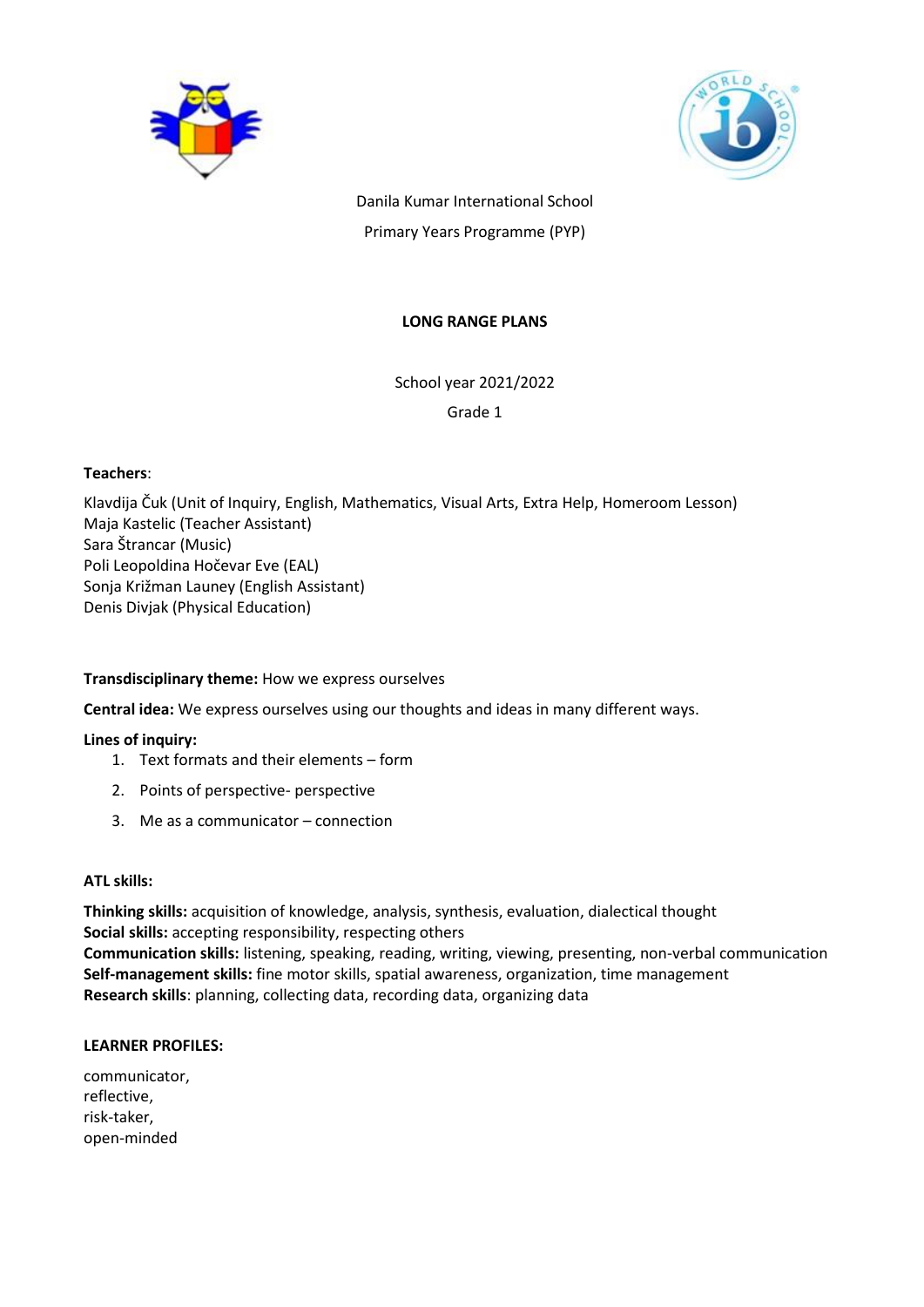# **Taught within the Unit of Inquiry – learning through ENGLISH**

# **WRITTEN LANGUAGE**

Reading:

- enjoy reading and being read to
- read to some extent, for a variety of purposes and respond to what IS READ
- participate in paired, group or class reading activities
- read some and retell simple familiar books, independently with confidence
- read silently with a degree of independence
- maintain a "reading reflections" log
- use reading for pleasure, instruction and information
- read various graphic organizers (Venn, tables, bar graph)
- use a variety of reading strategies to make meaning of text (picture clues, phonics, self-correction, context…)
- recognize that a story has a beginning, middle, end
- predict what may happen next in a story
- identify with a character or a situation
- recall the plot and characters of a story
- understand and respond to the ideas and feelings expressed in various reading materials
- recognize and talk about a range of different text types
- understand the role of an author and illustrator
- recognize and use the different parts of a book (title page, table of content)
- know the difference between fiction and non-fiction
- begin to use reference books, dictionaries
- begin to read simple text aloud with expression
- understand sound-symbol relationships and recognize and name all letters and sounds
- know the alphabet and be able to use simple alphabetical order

#### Writing:

- show confidence and positive attitude toward writing
- begin to write simple, sequenced stories with beginning, middle, and end
- use some simple literary forms and structures
- show some knowledge of, and willingness to use an appropriate writing process
- respond orally to the work of others
- present writing appropriately with correct spacing and directionality
- correctly spell some high frequency words
- use phonetic spelling
- begin to use some common spelling patterns
- write legible upper and lower case letters
- exhibit skills in which precision in delicate muscle systems is required
- use content-specific vocabulary which may be connected to the unit of inquiry

### **ORAL LANGUAGE**

Listening:

- listen attentively and considerately and respond in small and large groups
- begin to appreciate and relate to different voice tones
- listen to and talk about stories, poems, rhymes, questions, explanations, instructions
- hear the beginning, middle and end of the words
- be able to anticipate and predict when listening to texts read aloud
- hear and use rhyming words
- pick out main events and relevant points

Speaking:

use talk to establish relationship with others and for a variety of personal purposes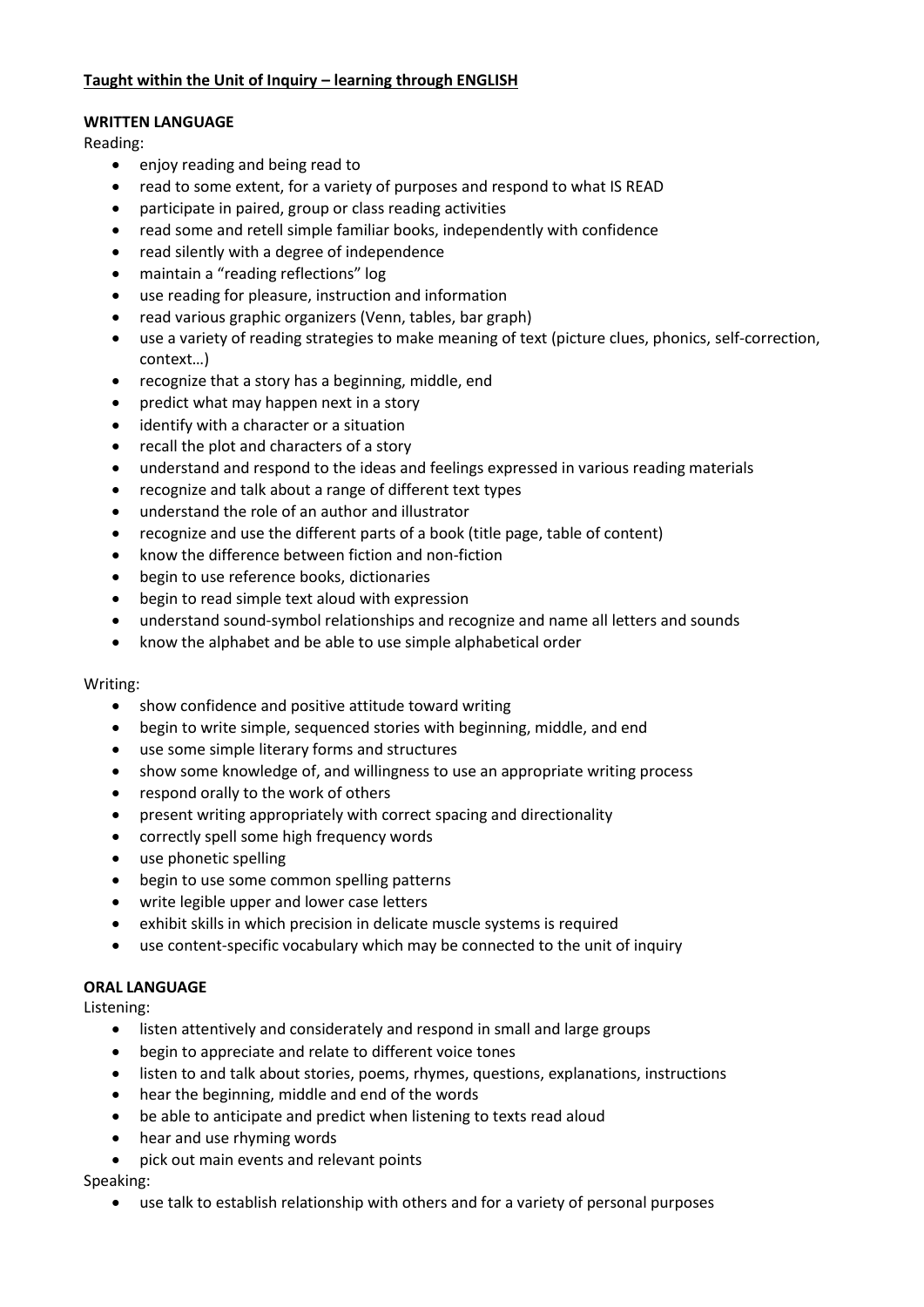- express thoughts, feelings, ideas and opinions and be able to discuss them, respecting contribution from others
- participate in imaginative play, storytelling, role play and dramatization of stories and poems
- retell, relate, and sequence events and stories
- give instructions, directions and messages and respond to the instruction of others
- ask questions and respond appropriately
- begin to respond to text by identifying the main idea, questioning, and drawing conclusions
- respond orally to the work of others

### **VISUAL LANGUAGE:**

Viewing and presenting

- Begin to understand that communication involves visual as well as verbal features
- Use a range of communication media (video, photography, computers, texts) to locate, present and record information
- Make inferences about what a character could be like by observing body language, facial expressions, gestures, clothing, and the way other characters respond to them
- Use a variety of visual and technological media, the students will search for, record and present information
- Begin to use appropriate technology such as a computer, printer

### **Taught within the Unit of Inquiry – learning through MATHEMATICS**

### DATA HANDLING

- collect and represent data in different types of graphs, for example, tally marks, bar graphs
- represent the relationship between objects in sets using tree and Venn diagrams
- begin to collect, display and interpret data for the purpose of answering questions
- use tree and Venn diagrams to explore relationships between data
- identify and describe chance in daily events (impossible, maybe, certain).

### **Taught as a subject-specific (inquiry into MATHEMATICS)**

### MEASUREMENT

- begin to understand that tools can be used to measure
- read and write the time to the hour, and half hour
- estimate and compare lengths of time: day, week and month.

### NUMBER

- model numbers to one hundred using the base 10 place value system
- begin to estimate quantities to 100
- model addition and subtraction of whole numbers through to 20
- develop strategies for memorizing addition and subtraction number facts through 20
- begin to estimate sums and differences
- begin to understand situations that involve multiplication and division
- read and write whole numbers up to hundred
- use whole numbers up to hundred in real-life situations
- use cardinal and ordinal numbers in real-life situations
- use mental and written strategies for addition and subtraction of numbers through to 20 in real-life situations
- begin to select an appropriate method for solving a problem, for example, mental estimation, mental or written strategies, or by using a calculator
- begin to use strategies to evaluate the reasonableness of answers

### PATTERN AND FUNCTION

• begin to use number patterns to represent and understand real-life situations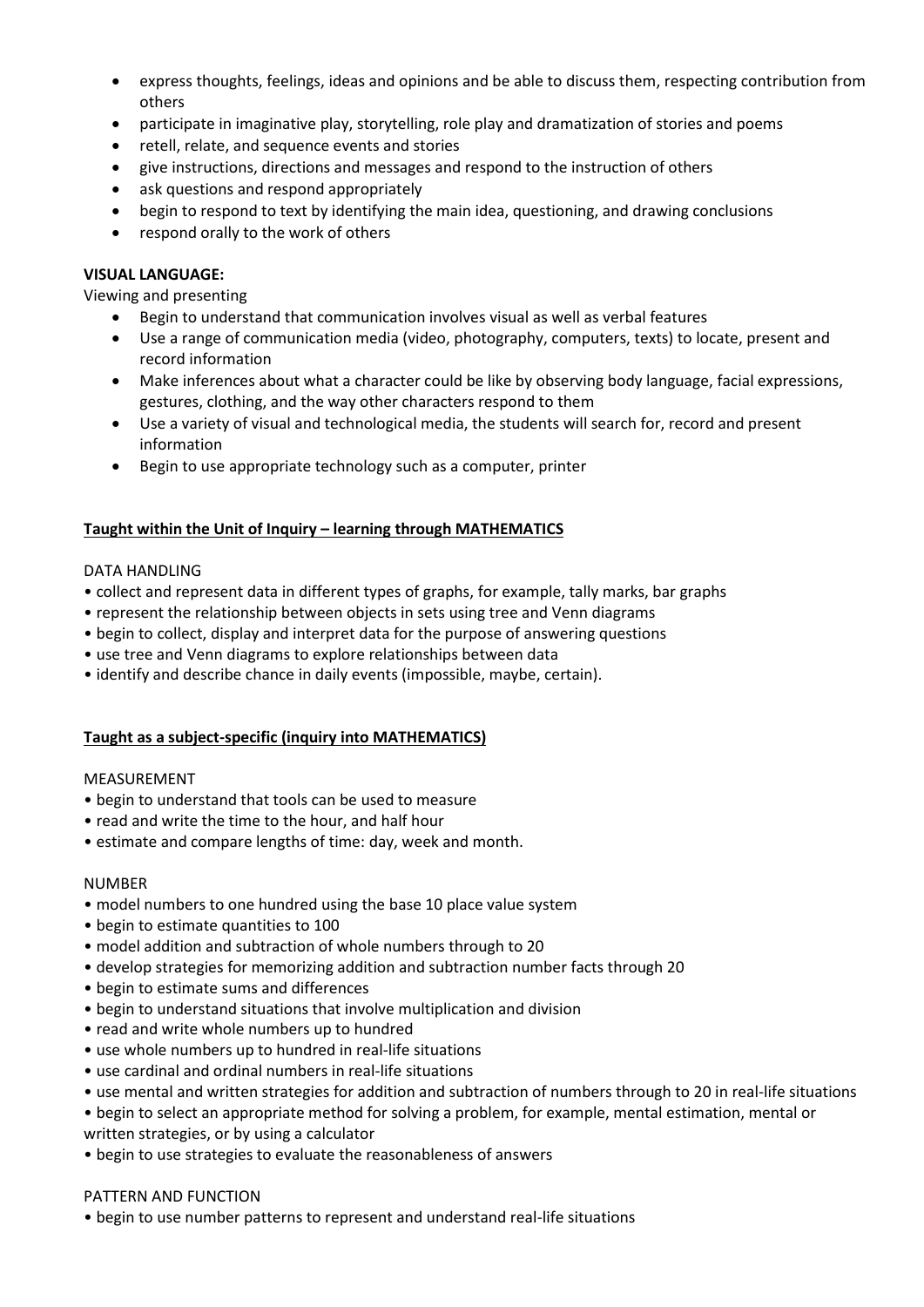# **Taught within the Unit of Inquiry – learning through ART**

### RESPONDING

- enjoy experiencing artworks
- show curiosity and ask questions about artworks
- describe what they notice about an artwork (cultural and other contexts)
- identify the materials and processes used in the creation of an artwork and become aware that different art styles were produced at different times in history
- make personal connections to artworks begin to understand individual responses, thoughts and ideas
- express opinions about an artwork importance of reflection and its influence on further art work
- create artwork in response to a variety of stimuli.
- Recognize basic art elements (line, colours, directions)
- use processes in the art work creation

### CREATING

- engage with, and enjoy a variety of visual arts experiences
- select tools, materials and processes for specific purposes and develop an understanding that choice of different tools and materials results in different outcomes
- combine different formal elements to create a specific effect
- realize that their artwork has meaning
- create artwork in response to a range of stimuli
- use their imagination and experiences to inform their art making
- take responsibility for the care of tools and materials
- participate in individual and collaborative creative experiences.
- Introduce sketchbook and use it for responding to art and sketches

# **Taught within the Unit of Inquiry – learning through SLOVENIAN**

### **ORAL LANGUAGE**

Listening:

- listen attentively and respond in small and large groups
- hear the beginning, middle and end of the words
- hear rhyming words

### Speaking:

- begin to use talk to establish relationships with others
- begin to give instructions and respond to the instruction of others
- begin to ask questions and respond appropriately

# **Taught within the Unit of Inquiry – learning through MUSIC**

### RESPONDING

- respond and describe music characteristics or specify music events while listening to music.
- demonstrate audience behaviour appropriate for the context and style of music performed.

### CREATING

- create and arrange music to accompany readings or dramatization.
- create dancing movements on sung or listened music using body and in combination with different objects.
- create sound effects to complement a story, rhyme, picture or song.